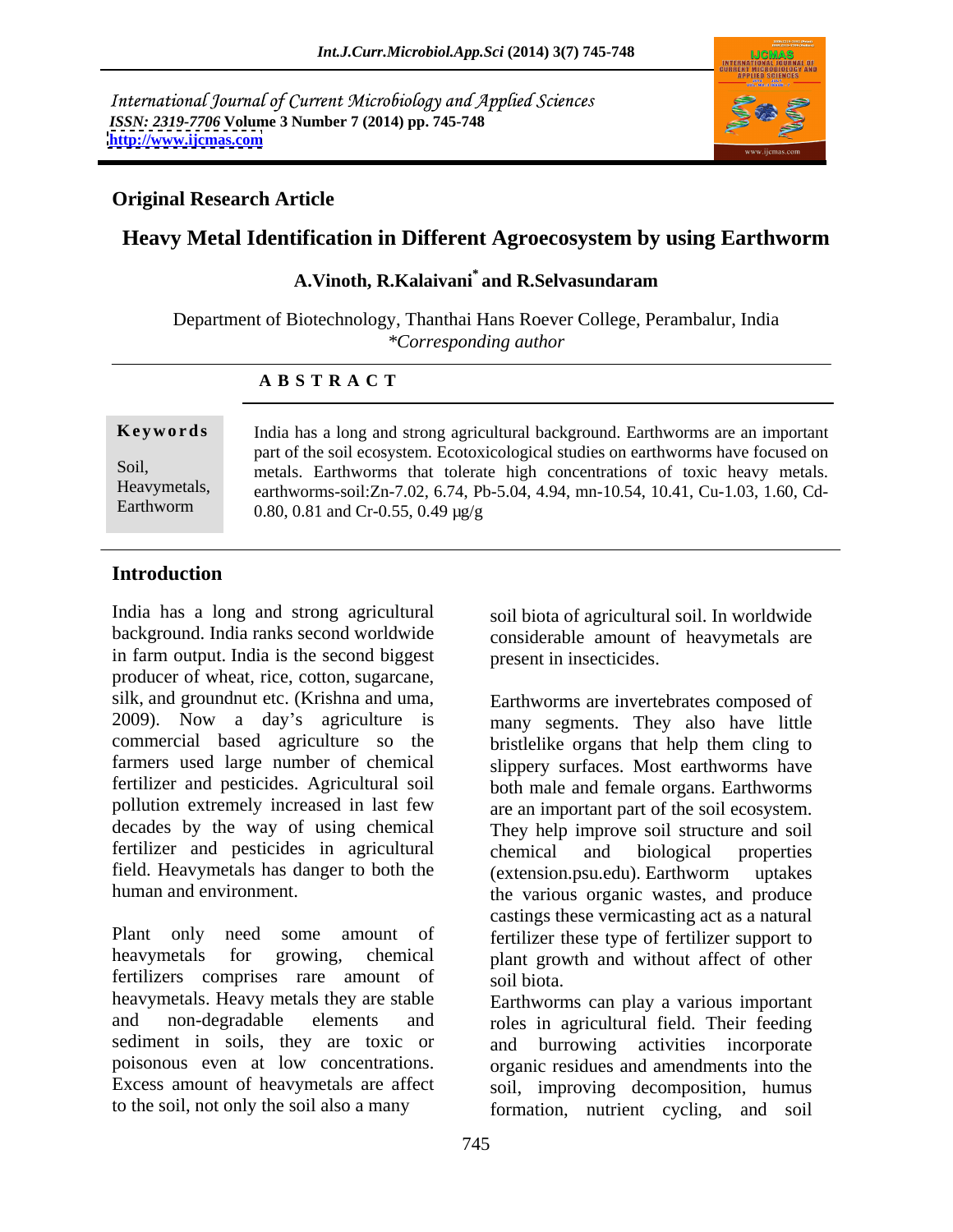structural development (Kladivko et al., spiked samples for recovery and two 1986). Earthworms can accumulate in blanks were carried through the whole their tissues, heavy metals from the procedure. Cadmium and lead environment. The use of earthworm as a concentrations were determined bio-indicator for soil pollution (Agbaire spectrophotometer at a wave length of and Emoyan, 2012). In recent years, ecotoxicological investigations have benefited greatly from the emergence of **Determination of zinc using AOAC** molecular biology techniques, which lead to a better understanding of the mechanisms of contaminant action at Pipette 5 mL sample, respectively standard molecular level (Brulle et al., solution, and approx. 50 ml dist. H2O into 2010).Though large numbers of published the titration vessel. Add carefully 5 mL ecotoxicological studies on earthworms H2SO4 and heat the mixture up to 65 to have focused on metals (Lowe and Butt,  $70^{\circ}$ C, and then titrate with Potassium

#### **Materials and Methods**

Specimen earthworm (*Lampito mauritii*) was collected from different agricultural **Results and Discussion** field like paddy, groundnut and sugarcane

#### **Estimation of Lead and Cadmium** (AOAC., 1984)

homogenized sample were weighed into a covered with a watch glass, and after most of the sample was dissolved by standing overnight, it was then heated on a hot plate with boiling until any vigorous reaction by previously reported earthworm have the flask and diluted to the mark with distilled water. For each run, a duplicate sample, earthworms (*Libyodrills violaceus*) and

procedure. Cadmium and lead concentrations were determined 253.7 nm.

# **method** (AOAC., 1984)

2007) Ferric Cyanide. 70°C, and then titrate with Potassium Ferric Cyanide.

#### **Calculation**

**Sample collection:**  $CO0 =$  Sample weight in mL  $G/L Zn = EPI * CO1 / CO0$  $C00 =$  Sample weight in mL  $C01 = 4.904$ 

#### **Results and Discussion**

at arimalam village, Pudukottai district, In this present study focused heavymetal Tamil nadu, India. This earthworm was identification in earthworm. Majorly lead, identified by Dr.T.S.Sravanan, Professor cadmium and zinc these heavymetals are and Head, P.G. Research department of only particularly identified. Table 1 shows zoology, Jamal Mohamed college, the heavy metal levels in the earthworm's Thiruchirappali, Tamil nadu, India. samples respectively from the different agriculture fields such as groundnut field, sugarcane field, and paddy fields.

For the determination of lead and pathways of heavy metal accumulation cadmium, about  $10 \pm 0.001$  g of and execration vary between species. 200 ml beaker and 10 ml of concentrated concentrations of toxic heavy metals do HNO3 were added. The beaker was not absorb the metal, accumulate it in a had subsided. The solution was allowed to capacity to uptake the heavy metals metal cool, transferred into a 50 ml volumetric concentrations (Zn, Pb, Cu, Cd and Cr) Ireland (1983) has demonstrated the Earthworms that tolerate high non-toxic form or excrete it efficiently. These findings are closely related to the Bamgbose (2000) findings. Bamgbose previously reported earthworm have the and contents were measured in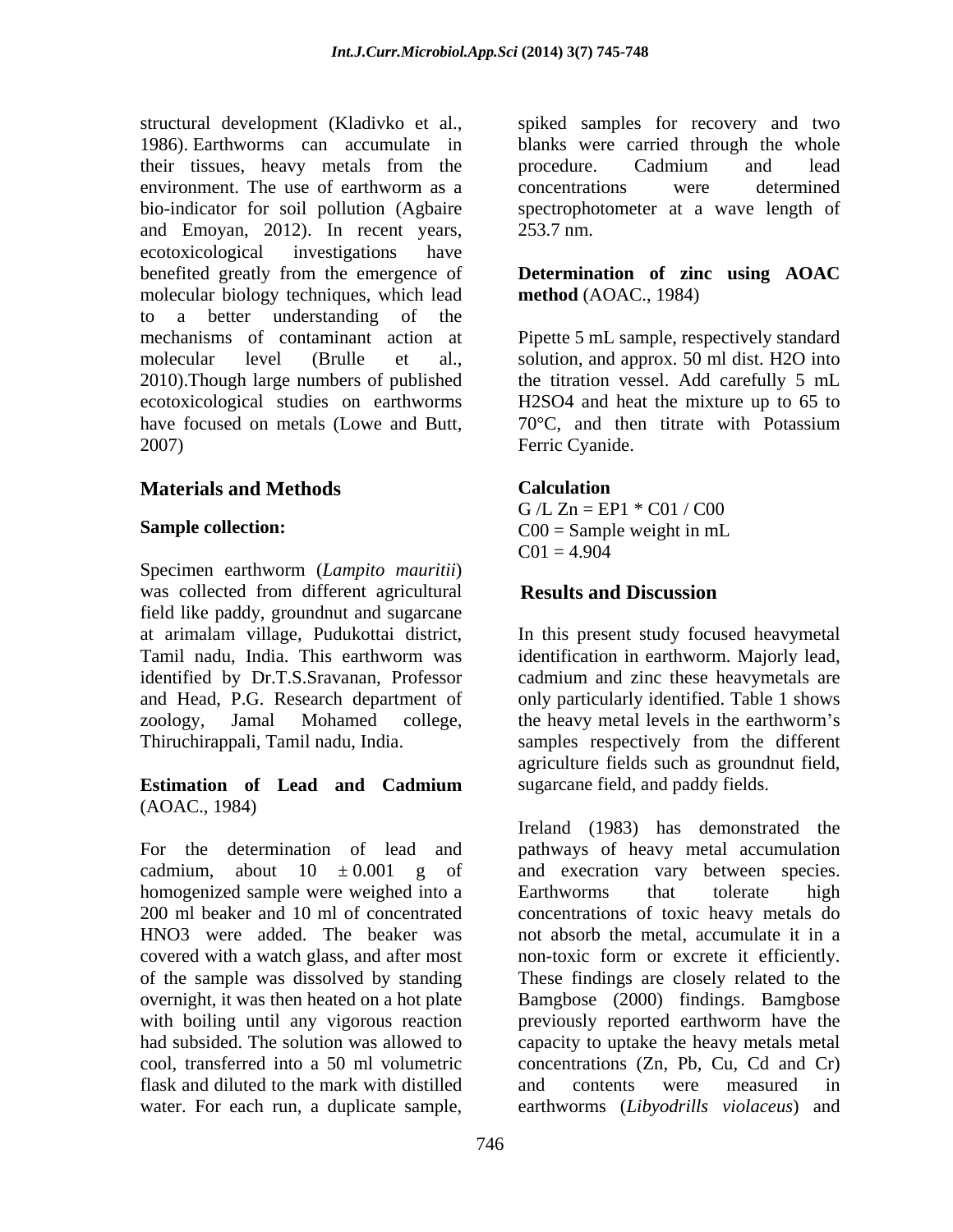sites and ten dump sites located in surrounding environment, earthworm Abeokuta, Nigeria. **Abeokuta**, Nigeria. **Abeokuta**, Nigeria.

| S. Name of                        | Zinc/        | Lead/                              | $\vert$ Cadmium/ $\vert$ | partially compensated by the lower                                                      |
|-----------------------------------|--------------|------------------------------------|--------------------------|-----------------------------------------------------------------------------------------|
|                                   |              |                                    |                          |                                                                                         |
| $\bf{No}$ the                     | Ppm          | $\parallel$ Ppm                    | $\mathbf{Ppm}$           |                                                                                         |
| Sample                            |              |                                    |                          |                                                                                         |
| Groundnut                         | 1.07         | $0.0017$ 0.0009                    |                          |                                                                                         |
|                                   |              |                                    |                          |                                                                                         |
| field<br>______                   |              |                                    |                          |                                                                                         |
| $\angle$ Sugarcane 1 <sup>1</sup> | $\vert$ 1.76 | $\vert 0.0011 \vert 0.0011$        |                          |                                                                                         |
|                                   |              |                                    |                          | I am grateful thank to Mr.Bavaraj M.Sc.,                                                |
| field<br>______                   |              |                                    |                          |                                                                                         |
| Paddy                             |              | Absent $\vert 0.0002 \vert 0.0012$ |                          | M.Phil., Ph.D for helping to make this<br>research article. I thank to Dr. S. Vijikumar |
|                                   |              |                                    |                          | for his valuable support for doing this                                                 |
| field                             |              |                                    |                          |                                                                                         |

metals to be higher in earthworms than in soil samples, as shown by concentrations,<br>(earthworms-soil: $7n-7.02, 6.74$ , Pb-5.04,<br>References (earthworms-soil:Zn-7.02, 6.74, Pb-5.04, 4.94, mn-10.54, 10.41, Cu-1.03, 1.60, Cd- 0.80, 0.81 and Cr-0.55, 0.49 µg/g)

be clinically diagnosed and medically treated, the best option is to prevent heavy metal pollution and the subsequent human poisoning (Duruibe, 2007). and env and env and env and env and env and env and env and env and env and env and env and env and env and env and env and env and env and env and env and env and env and env and env and e

Biotoxic effects, when unduly exposed AOAC. to them could be potentially life **Analysis.12th Edn., Association of** threatening hence, cannot be neglected. Official Analytical Chemists. While these metals are in many ways<br>indispensable good precaution and Bamgbose, O., O. Odukova., and indispensable, good precaution and Bamgbose, O., O. Odukoya., and adequate occupational hygiene should be taken in handling them. (Tuomas Lukkari, 2004). in dump sites of Abeokuta City,

Vandecasteel  $(2004)$  focused on  $234$ . earthworm biomass determination as Brulle, F., A.J. Morgan, C. Cocquerelle, additional information for risk assessment<br>
of heavy metal biomagnification through<br>
Transcriptomic underpinning of of heavy metal biomagnification through the intervention independent of the food web on DSDS relative to the toxicant-mediated physiological the food web on DSDS relative to the surrounding alluvial plains. In general it

soil samples from three non-contaminated can be concluded that relative to the **Table.1** Heavy metal levels in the heavy clay soils and comparable to earthworms samples in different alluvial soils for sandy loam DSDS. Risks agriculture fields for secondary poisoning at the more **Ppm Ppm Ppm earthworm biomass. Ppm** Ppm arthworm biomass. **Ppm** earthworm biomass. surrounding environment, earthworm biomass is four times lower for contaminated dredged sediment derived polluted heavy clay DSDS are thus

#### **Acknowlgement**

Samples from control sites show levels of wonderful support to make this research research. Ms.V.Hemamalini her gave a article.

### **References**

- Although heavy metal poisoning could earthworm (*Lumbricus terrestris*) and Agbaire, P.O., and Emoyan, O.O. 2012. Bioaccumulation of heavy metals by earthworm (*Lumbricus terrestris*) and associated soils in domestic dumpsite In abraka, delta state, Nigeria. International journal of plant, animal and environmental sciences. 2(3): 204-209.
	- 1984. Official Methods of Analysis.12th Edn., Association of Official Analytical Chemists. Washington DC.
	- Bamgbose, O., O. Odukoya., Arowolo, T.O.A. 2000. Earthworms as biosindicators of metal pollution Nigeria, Rev. Bio!. Trop. 48(1): 229- 234.
	- Brulle, F., A.J. Morgan, C. Cocquerelle, Vandenbulcke, F. (2010). Transcriptomic underpinning of toxicant-mediated physiological function alterations in three terrestrial